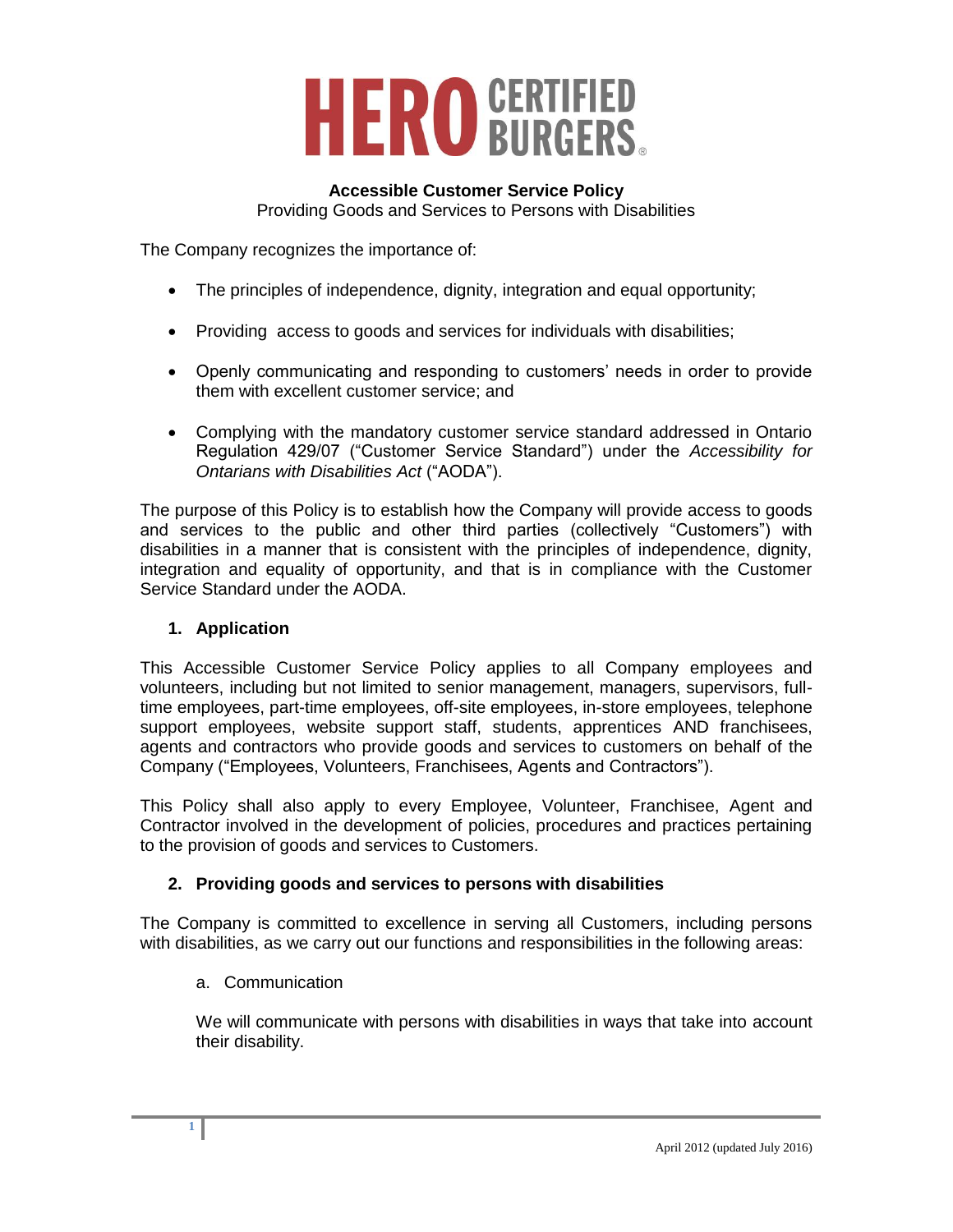We will train our Employees, Volunteers, Franchisees, Agents and Contractors on how to interact and communicate with persons with various types of disabilities.

#### b. Telephone services

We are committed to providing fully accessible telephone service to our Customers. In the event that a Customer is restricted from communicating by telephone, we will offer to communicate by e-mail or in-person.

c. Assistive devices

Assistive devices that may be used by individuals with disabilities will be welcome on the Company premises open to Customers, including but not limited to canes, crutches, walkers, wheelchairs, scooters, oxygen tanks, screen readers, listening devices, speech amplification devices, magnification devices, note-taking devices, and communication boards.

We will ensure that our Employees, Volunteers, Franchisees, Agents and Contractors are trained and familiar with various assistive devices that may be used by Customers with disabilities while accessing our goods and services. We will also ensure that these Employees, Volunteers, Franchisees, Agents and Contractors receive training on how to use assistive devises that may be provided on our premises for Customers' use.

#### **3. Use of Service Animals and Support Persons**

Service Animals

The Company welcomes guide dogs or other animals that serve individuals with disabilities in those areas of its premises that are open to Customers, and will permit the individual to keep the service animal with him or her, except for those animals that are otherwise excluded by law from the premises. In the event that a service animal is otherwise excluded by law from the premises, the Company will work with the individual to find ways to provide an alternative method of obtaining, using or benefitting from its goods or services. If we cannot easily identify that the animal is a service animal, we will ask people with disabilities to provide documentation from a regulated health professional. The documentation must confirm that the person needs the service animal for reasons relating to their disability.

#### Support Persons

The Company welcomes persons who support individuals with disabilities to accompany them onto its premises open to Customers. The Company will ensure that disabled individuals have access to their support persons while on the premises. Fees will not be charged for support persons. They may be volunteers, family members or friends who provide support to the disabled individual.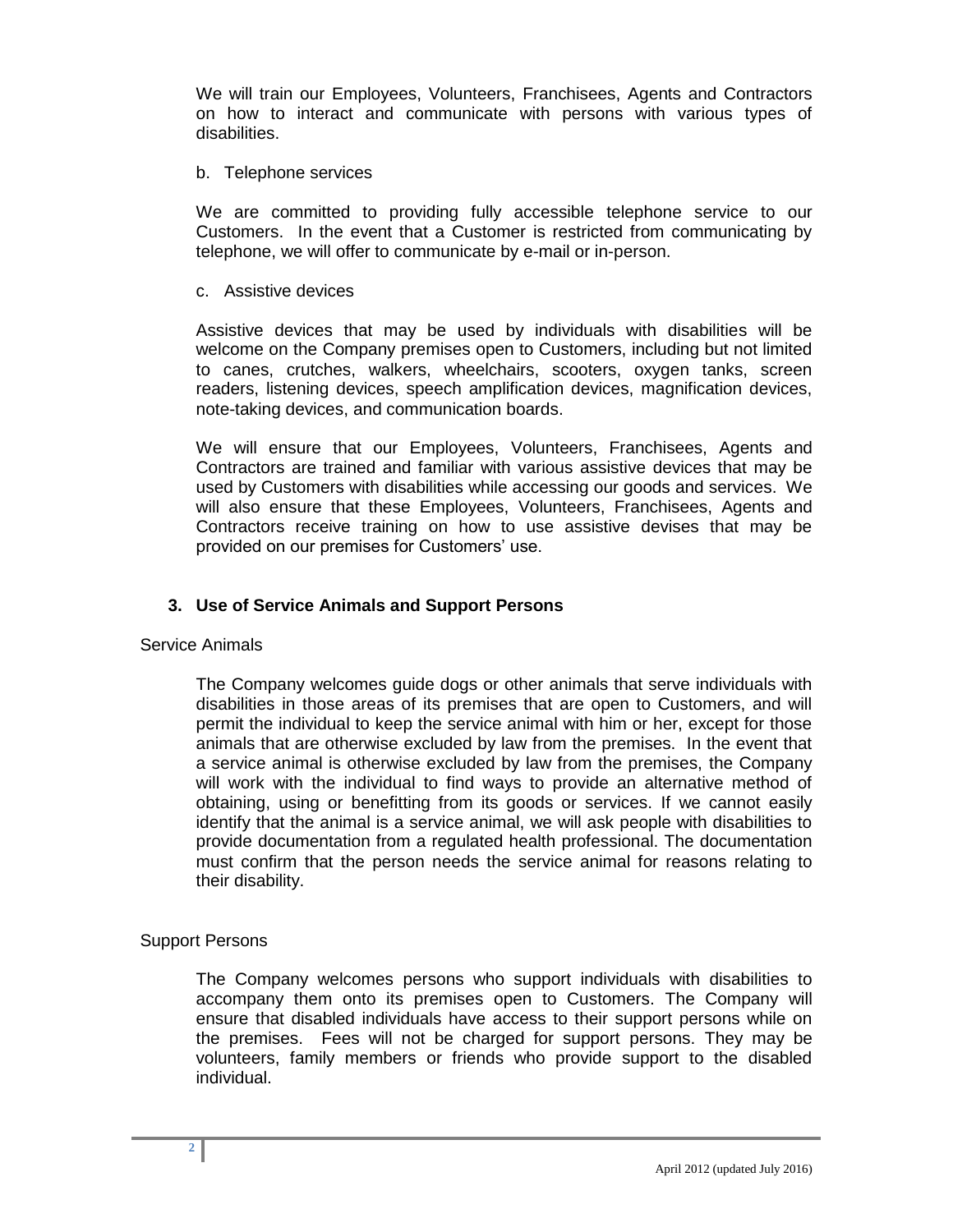Support persons will be asked to follow the rules or requirements that are specific to the goods or services provided by the Company. The Company will seek the consent of the disabled individual before confidential information is discussed in front of the support person. In certain cases, the Company may require a person with a disability to be accompanied by a support person for health or safety reasons. Before making a decision, the Company will consult with the person with a disability to understand their needs, consider health or safety reasons based on available evidence, and determine if there is no other reasonable way to protect the health or safety of the person or others on the premises.

#### **4. Notice of Temporary disruption**

The Company will provide Customers with notice in the event of a planned or unexpected disruption in the facilities or services usually used by persons with disabilities. This notice will include information about the reason for the disruption, the anticipated duration and a description of alternative facilities or services if available.

The notice will be placed at all public entrances and/or service counters on our premises.

## **5. Training for Staff**

The Company will provide training to all Employees and Volunteers AND Franchisees, Agents and Contractors who deal with Customers on its behalf, and all those who are involved in the development and approval of customer service policies, practices and procedures.

This training will be provided to current Employees, Volunteers, Franchisees, Agents and Contractors and to others, who are newly hired or are assigned applicable duties, within 30 days after they commence their duties.

Training will include the following:

- The purposes of the Accessibility for Ontarians with Disabilities Act, 2005;
- The requirements of the Accessibility Standards for Customer Service (Ontario Regulation 429/08);
- How to interact and communicate with people with various types of disabilities, including by telephone, email and alternative methods;
- How to interact with people with disabilities who use an assistive device or require the assistance of a service animal or a support person;
- How to interact with and respond to concerns about service animals;
- What to do if a person with a disability is having difficulty in accessing the Company goods and services; and
- The Company policies, practices and procedures relating to the customer service standard.

Employees, Volunteers, Franchisees, Agents and Contractors will also be trained on an ongoing basis when changes are made to these policies, practices and procedures.

The Company will keep a log of the training it provides, including who was trained, on what and when.